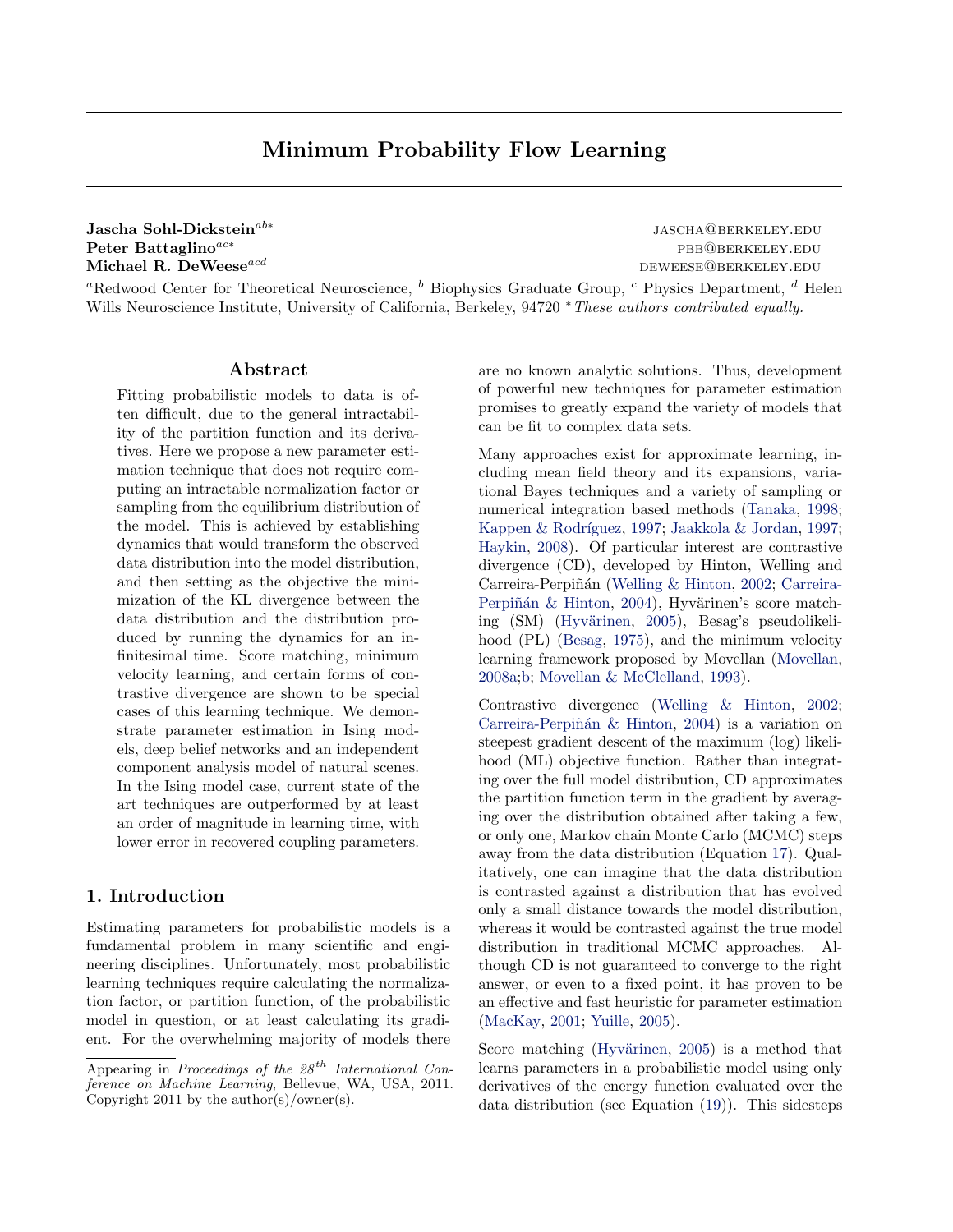

Progression of Learning

Figure 1. An illustration of parameter estimation using minimum probability flow (MPF). In each panel, the axes represent the space of all probability distributions. The three successive panels illustrate the sequence of parameter updates that occur during learning. The dashed red curves indicate the family of model distributions  $\mathbf{p}^{(\infty)}(\theta)$ parametrized by  $\theta$ . The black curves indicate deterministic dynamics that transform the data distribution  $p^{(0)}$  into the model distribution  $\mathbf{p}^{(\infty)}(\theta)$ . Under maximum likelihood learning, model parameters  $\theta$  are chosen so as to minimize the Kullback–Leibler (KL) divergence between the data distribution  $\mathbf{p}^{(0)}$  and the model distribution  $\mathbf{p}^{(\infty)}(\theta)$ . Under MPF, however, the KL divergence between  $p^{(0)}$  and  $\mathbf{p}^{(\epsilon)}$  is minimized instead, where  $\mathbf{p}^{(\epsilon)}$  is the distribution obtained by initializing the dynamics at the data distribution  $p^{(0)}$  and then evolving them for an infinitesimal time  $\epsilon$ . Here we represent graphically how parameter updates that pull  $\mathbf{p}^{(\epsilon)}$  towards  $\mathbf{p}^{(0)}$  also tend to pull  $\mathbf{p}^{(\infty)}(\theta)$  towards  $\mathbf{p}^{(0)}.$ 

the need to explicitly sample or integrate over the model distribution. In score matching one minimizes the expected square distance of the score function with respect to spatial coordinates given by the data distribution from the similar score function given by the model distribution. A number of connections have been made between score matching and other learn-ing techniques (Hyvärinen, [2007;](#page-7-0) Sohl-Dickstein  $&$  Ol[shausen,](#page-7-0) [2009;](#page-7-0) [Movellan,](#page-7-0) [2008a;](#page-7-0) [Lyu,](#page-7-0) [2009\)](#page-7-0).

Pseudolikelihood [\(Besag,](#page-7-0) [1975\)](#page-7-0) approximates the joint probability distribution of a collection of random variables with a computationally tractable product of conditional distributions, where each factor is the distribution of a single random variable conditioned on the others. This approach often leads to surprisingly good parameter estimates, despite the extreme nature of the approximation.

Minimum velocity learning is an approach recently proposed by Movellan [\(Movellan,](#page-7-0) [2008a\)](#page-7-0) that recasts a number of the ideas behind CD, treating the minimization of the initial dynamics away from the data distribution as the goal itself rather than a surrogate for it. Rather than directly minimize the difference between the data and the model, Movellan's proposal is to introduce system dynamics that have the model as their equilibrium distribution, and minimize the initial flow of probability away from the data under those dynamics. If the model looks exactly like the data there will be no flow of probability, and if model and data are similar the flow of probability will tend to be minimal. Movellan applies this intuition to the specific case of distributions over continuous state spaces evolving via diffusion dynamics, and recovers the score matching objective function.

Two additional recent techniques deserve mention. Minimum KL contraction [\(Lyu,](#page-7-0) [2011\)](#page-7-0) involves applying a contraction mapping to both data and model distributions, and minimizing the amount by which this contraction mapping shrinks the KL divergence between data and model distributions. Like minimum probability flow, it appears to be a generalization of a number of existing parameter estimation techniques based on "local" information about the model distribution. Noise contrastive estimation [\(Gutmann &](#page-7-0) Hyvärinen, [2010\)](#page-7-0) estimates model parameters and the partition function by training a classifier to distinguish between the data distribution and a noise distribution carefully chosen to resemble the data distribution.

Here we propose a consistent parameter estimation framework called minimum probability flow learning (MPF), applicable to any parametric model without latent variables. Minimum velocity learning, SM and certain forms of CD are all special cases of MPF, which is in many situations more powerful than any of these other algorithms. We demonstrate that learning under this framework is effective and fast in a number of cases: Ising models [\(Brush,](#page-7-0) [1967;](#page-7-0) [Ackley et al.,](#page-7-0) [1985\)](#page-7-0), deep belief networks [\(Hinton et al.,](#page-7-0) [2006\)](#page-7-0), and independent component analysis [\(Bell AJ,](#page-7-0) [1995\)](#page-7-0).

## 2. Minimum Probability Flow

Our goal is to find the parameters that cause a probabilistic model to best agree with a list  $D$  of (assumed iid) observations of the state of a system. We will do this by introducing deterministic dynamics that guarantee the transformation of the data distribution into the model distribution, and then minimizing the KL divergence between the data distribution and the distribution that results from running those dynamics for a short time  $\epsilon$  (see Figure 1).

### 2.1. Distributions

The data distribution is represented by a vector  $\mathbf{p}^{(0)}$ , with  $p_i^{(0)}$  the fraction of the observations  $D$  in state i. The superscript (0) represents time  $t = 0$  under the system dynamics (which will be described in more detail in Section [2.2\)](#page-2-0). For example, in a two variable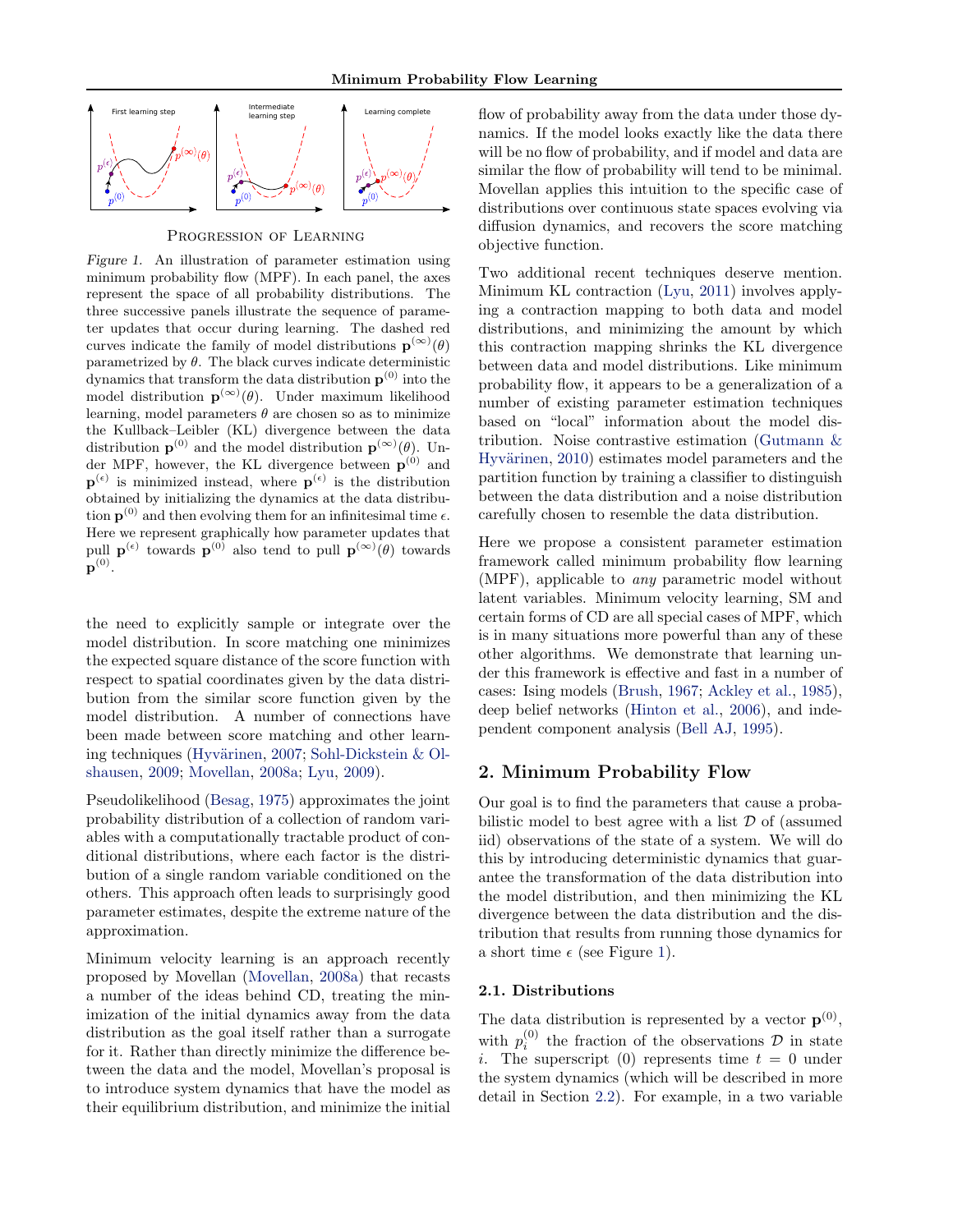<span id="page-2-0"></span>

Figure 2. Dynamics of minimum probability flow learning. Model dynamics represented by the probability flow matrix  $\Gamma$  (*middle*) determine how probability flows from the empirical histogram of the sample data points  $(left)$ to the equilibrium distribution of the model (right) after a sufficiently long time. In this example there are only four possible states for the system, which consists of a pair of binary variables, and the particular model parameters favor state 10 whereas the data falls on other states.

binary system,  $p^{(0)}$  would have four entries representing the fraction of the data in states 00, 01, 10 and 11 (Figure 2).

Our goal is to find the parameters  $\theta$  that cause a model distribution  $\mathbf{p}^{(\infty)}(\theta)$  to best match the data distribution  $p^{(0)}$ . The superscript  $(\infty)$  on the model distribution indicates that this is the equilibrium distribution reached after running the dynamics for infinite time. Without loss of generality, we assume the model distribution is of the form

$$
p_i^{(\infty)}(\theta) = \frac{\exp(-E_i(\theta))}{Z(\theta)},
$$
\n(1)

where  $\mathbf{E}(\theta)$  is referred to as the energy function, and the normalizing factor  $Z(\theta)$  is the partition function,

$$
Z(\theta) = \sum_{i} \exp(-E_i(\theta))
$$
 (2)

(this can be thought of as a Boltzmann distribution of a physical system with  $k_BT$  set to 1).

## 2.2. Dynamics

Most Monte-Carlo algorithms rely on two core concepts from statistical physics, the first being conservation of probability as enforced by the master equation for the time evolution of a distribution  $p^{(t)}$  [\(Pathria,](#page-7-0) [1972\)](#page-7-0):

$$
\dot{p}_i^{(t)} = \sum_{j \neq i} \Gamma_{ij}(\theta) p_j^{(t)} - \sum_{j \neq i} \Gamma_{ji}(\theta) p_i^{(t)}, \quad (3)
$$

where  $\dot{p}_i^{(t)}$  is the time derivative of  $p_i^{(t)}$ . Transition rates  $\Gamma_{ij}(\theta)$ , for  $i \neq j$ , give the rate at which probability flows from a state  $j$  into a state  $i$ . The first term of Equation (3) captures the flow of probability out of other states  $j$  into the state  $i$ , and the second captures flow out of i into other states j. The dependence on  $\theta$ results from the requirement that the chosen dynamics cause  $p^{(t)}$  to flow to the equilibrium distribution  $\mathbf{p}^{(\infty)}(\theta)$ . For readability, explicit dependence on  $\theta$  will be dropped except where necessary. If we choose to set the diagonal elements of **Γ** to obey  $\Gamma_{ii} = -\sum_{j\neq i} \Gamma_{ji}$ , then we can write the dynamics as

$$
\dot{\mathbf{p}}^{(t)} = \mathbf{\Gamma} \mathbf{p}^{(t)} \tag{4}
$$

(see Figure 2). The unique solution for  $p^{(t)}$  is given  $\rm{bv^1}$ 

$$
\mathbf{p}^{(t)} = \exp\left(\mathbf{\Gamma}t\right)\mathbf{p}^{(0)},\tag{5}
$$

where  $\exp(\mathbf{\Gamma}t)$  is a matrix exponential.

### 2.3. Detailed Balance

The second core concept is detailed balance,

$$
\Gamma_{ji} p_i^{(\infty)}(\theta) = \Gamma_{ij} p_j^{(\infty)}(\theta), \qquad (6)
$$

which states that at equilibrium the probability flow from state  $i$  into state  $j$  equals the probability flow from  $i$  into  $i$ . When satisfied, detailed balance guarantees that the distribution  $\mathbf{p}^{(\infty)}(\theta)$  is a fixed point of the dynamics. Sampling in most Monte Carlo methods is performed by choosing  $\Gamma$  consistent with Equation 6 (and the added requirement of ergodicity), then stochastically running the dynamics of Equation 3. Note that there is no need to restrict the dynamics defined by  $\Gamma$  to those of any real physical process, such as diffusion.

Equation 6 can be written in terms of the model's energy function  $\mathbf{E}(\theta)$  by substituting in Equation 1 for  $\mathbf{p}^{(\infty)}\left( \theta\right)$ :

$$
\Gamma_{ji} \exp(-E_i(\theta)) = \Gamma_{ij} \exp(-E_j(\theta)).
$$
 (7)

 $\Gamma$  is underconstrained by the above equation. Introducing the additional constraint that Γ be invariant to the addition of a constant to the energy function (as the model distribution  $\mathbf{p}^{(\infty)}(\theta)$  is), we choose the following form for the non-diagonal entries in  $\Gamma$ 

$$
\Gamma_{ij} = g_{ij} \exp\left[\frac{1}{2}\left(E_j\left(\theta\right) - E_i\left(\theta\right)\right)\right] \qquad (i \neq j), \quad (8)
$$

<sup>&</sup>lt;sup>1</sup> The form chosen for  $\Gamma$  in Equation (4), coupled with the satisfaction of detailed balance and ergodicity introduced in section 2.3, guarantees that there is a unique eigenvector  $p^{(\infty)}$  of  $\Gamma$  with eigenvalue zero, and that all other eigenvalues of  $\Gamma$  have negative real parts.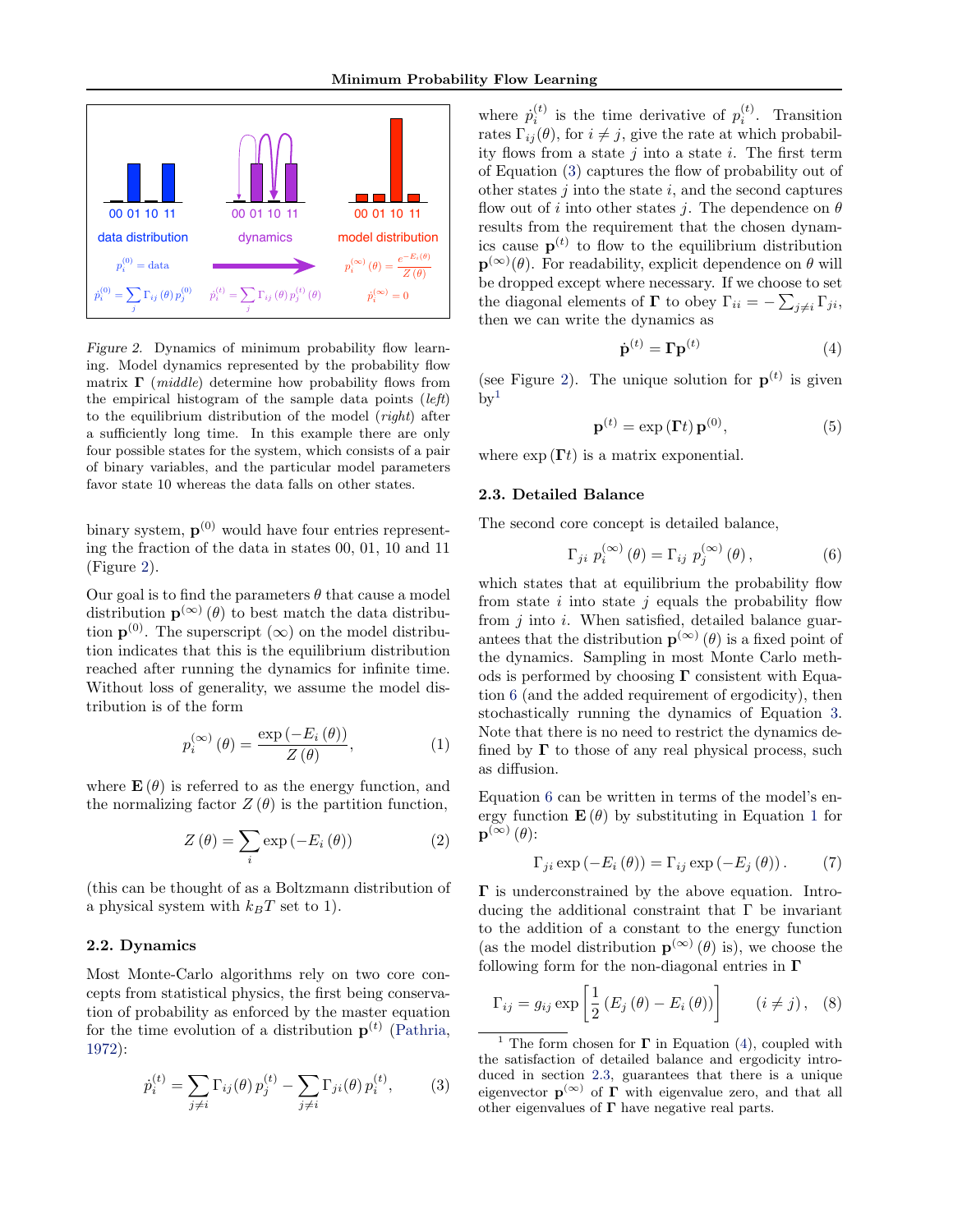<span id="page-3-0"></span>where the connectivity function

$$
g_{ij} = g_{ji} = \begin{cases} 0 & \text{unconnected states} \\ 1 & \text{connected states} \end{cases} \qquad (i \neq j)
$$
 (9)

determines which states are allowed to directly exchange probability with each other<sup>2</sup>.  $g_{ij}$  can be set such that  $\Gamma$  is *extremely* sparse (see Section 2.5). Theoretically, to guarantee convergence to the model distribution, the non-zero elements of  $\Gamma$  must be chosen such that, given sufficient time, probability can flow between any pair of states (ergodicity).

#### 2.4. Objective Function

Maximum likelihood parameter estimation involves maximizing the likelihood of some observations  $\mathcal D$  under a model, or equivalently minimizing the KL divergence between the data distribution  $p^{(0)}$  and model distribution  $\mathbf{p}^{(\infty)}$ ,

$$
\hat{\theta}_{\mathrm{ML}} = \underset{\theta}{\operatorname{argmin}} \, D_{KL} \left( \mathbf{p}^{(0)} || \mathbf{p}^{(\infty)} \left( \theta \right) \right) \tag{10}
$$

Rather than running the dynamics for infinite time, we propose to minimize the KL divergence after running the dynamics for an infinitesimal time  $\epsilon$ ,

$$
\hat{\theta}_{\text{MPF}} = \underset{\theta}{\text{argmin}} K(\theta) \tag{11}
$$

$$
K(\theta) = D_{KL}\left(\mathbf{p}^{(0)}||\mathbf{p}^{(\epsilon)}(\theta)\right). \tag{12}
$$

For small  $\epsilon$ ,  $D_{KL}(\mathbf{p}^{(0)}||\mathbf{p}^{(\epsilon)}(\theta))$  can be approximated by a first order Taylor expansion,

$$
K(\theta) \approx D_{KL} \left( \mathbf{p}^{(0)} || \mathbf{p}^{(t)}(\theta) \right) \Big|_{t=0}
$$

$$
+ \epsilon \frac{\partial D_{KL} \left( \mathbf{p}^{(0)} || \mathbf{p}^{(t)}(\theta) \right)}{\partial t} \Big|_{t=0}.
$$
 (13)

Further algebra (see Appendix A) reduces  $K(\theta)$  to a measure of the flow of probability, at time  $t = 0$  under the dynamics, out of data states  $j \in \mathcal{D}$  into non-data states  $i \notin \mathcal{D}$ ,

$$
K(\theta) = \frac{\epsilon}{|\mathcal{D}|} \sum_{i \notin \mathcal{D}} \sum_{j \in \mathcal{D}} \Gamma_{ij}
$$
(14)  

$$
= \frac{\epsilon}{|\mathcal{D}|} \sum_{j \in \mathcal{D}} \sum_{i \notin \mathcal{D}} g_{ij} \exp\left[\frac{1}{2} \left(E_j(\theta) - E_i(\theta)\right)\right]
$$
(15)

with gradient

$$
\frac{\partial K(\theta)}{\partial \theta} = \frac{\epsilon}{|\mathcal{D}|} \sum_{j \in \mathcal{D}} \sum_{i \notin \mathcal{D}} \left[ \frac{\partial E_j(\theta)}{\partial \theta} - \frac{\partial E_i(\theta)}{\partial \theta} \right]
$$

$$
g_{ij} \exp\left[ \frac{1}{2} \left( E_j(\theta) - E_i(\theta) \right) \right], \qquad (16)
$$

where  $|\mathcal{D}|$  is the number of observed data points. Note that Equations (14) and (16) do not depend on the partition function  $Z(\theta)$  or its derivatives.

 $K(\theta)$  is uniquely zero when  $\mathbf{p}^{(0)}$  and  $\mathbf{p}^{(\infty)}(\theta)$  are equal. This implies consistency, in that if the data comes from the model class, in the limit of infinite data  $K(\theta)$  will be minimized by exactly the right  $\theta$ . In addition,  $K(\theta)$  is convex for all models  $\mathbf{p}^{(\infty)}(\theta)$  in the exponential family - that is, models whose energy functions  $\mathbf{E}(\theta)$  are linear in their parameters  $\theta$  [\(Macke](#page-7-0) [& Gerwinn,](#page-7-0) [2009\)](#page-7-0) (see Appendix B).

#### 2.5. Tractability

The dimensionality of the vector  $p^{(0)}$  is typically huge, as is that of  $\Gamma$  (e.g.,  $2^d$  and  $2^d \times 2^d$ , respectively, for a  $d$ -bit binary system). Naïvely, this would seem to prohibit evaluation and minimization of the objective function. Fortunately, we need only visit those columns of  $\Gamma_{ij}$  corresponding to data states,  $j \in \mathcal{D}$ . Additionally,  $g_{ij}$  can be populated so as to connect each state  $j$  to only a small fixed number of additional states i. The cost in both memory and time to evaluate the objective function is thus  $\mathcal{O}(|\mathcal{D}|)$ , and does not depend on the number of system states, only on the (much smaller) number of observed data points.

#### 2.6. Continuous State Spaces

Although we have motivated this technique using systems with a large, but finite, number of states, it generalizes to continuous state spaces.  $\Gamma_{ji}$ ,  $g_{ji}$ , and  $p_i^{(t)}$ become continuous functions  $\Gamma(\mathbf{x}_j, \mathbf{x}_i)$ ,  $g(\mathbf{x}_j, \mathbf{x}_i)$ , and  $p^{(t)}(\mathbf{x}_i)$ .  $\Gamma(\mathbf{x}_j, \mathbf{x}_i)$  can be populated stochastically and extremely sparsely (see Appendix D), preserving the  $\mathcal{O}(|\mathcal{D}|)$  cost. A specific scheme (similar to CD with Hamiltonian Monte Carlo) for estimating parameters in a continuous state space via MPF is described in Appendix E.

#### 2.7. Choosing the Connectivity Function g

Qualitatively, the most informative states to connect data states to are those that are most probable under the model. In discrete state spaces, nearest neighbor connectivity schemes for  $g_{ji}$  work extremely well (eg Equation [21](#page-4-0) below). This is because, as learning converges, the states that are near data states become the

<sup>&</sup>lt;sup>2</sup>The non-zero  $\Gamma$  may also be sampled from a proposal distribution rather than set via a deterministic scheme, in which case  $q_{ij}$  takes on the role of proposal distribution see Appendix D.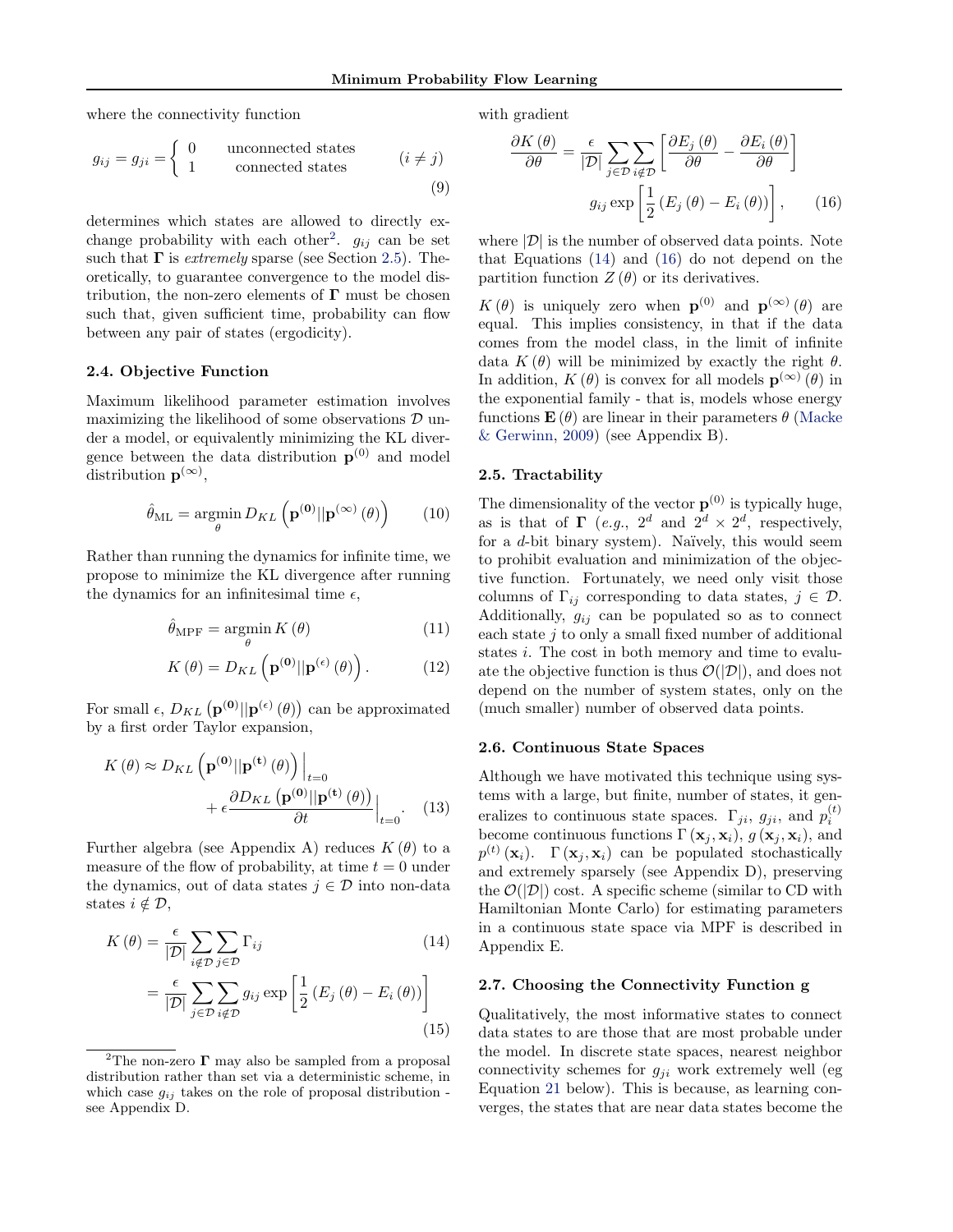<span id="page-4-0"></span>states that are probable under the model.

In continuous state spaces, the estimated parameters are much more sensitive to the choice of  $g(\mathbf{x}_i, \mathbf{x}_i)$ . One effective form for  $g(\mathbf{x}_i, \mathbf{x}_i)$  is described in Appendix E, but theory supporting different choices of  $g(\mathbf{x}_i, \mathbf{x}_i)$ remains an area of active exploration.

## 3. Connection to Other Learning Techniques

### 3.1. Contrastive Divergence

The contrastive divergence update rule can be written in the form

$$
\Delta\theta_{CD} \propto -\sum_{j \in \mathcal{D}} \sum_{i \notin \mathcal{D}} \left[ \frac{\partial E_j(\theta)}{\partial \theta} - \frac{\partial E_i(\theta)}{\partial \theta} \right] T_{ij}, \quad (17)
$$

where  $T_{ij}$  is the probability of transitioning from state  $j$  to state  $i$  in a single Markov chain Monte Carlo step (or  $k$  steps for CD- $k$ ). Equation 17 has obvious similarities to the MPF learning gradient in Equation [16.](#page-3-0) Thus, steepest gradient descent under MPF resembles CD updates, but with the MCMC sampling/rejection step  $T_{ij}$  replaced by a weighting factor  $g_{ij} \exp \left[ \frac{1}{2} \left( E_j \left( \theta \right) - E_i \left( \theta \right) \right) \right].$ 

Note that this difference in form provides MPF with a well-defined objective function. One important consequence of the existence of an objective function is that MPF can readily utilize general purpose, off-theshelf optimization packages for gradient descent, which would have to be tailored in some way to be applied to CD. This is part of what accounts for the dramatic difference in learning time between CD and MPF in some cases (see Fig. 3).

#### 3.2. Score Matching

For a continuous state space, MPF reduces to score matching if the connectivity function  $g(\mathbf{x}_i, \mathbf{x}_i)$  is set to connect all states within a small distance r of each other,

$$
g(\mathbf{x}_i, \mathbf{x}_j) = g(\mathbf{x}_j, \mathbf{x}_i) = \begin{cases} 0 & d(\mathbf{x}_i, \mathbf{x}_j) > r \\ 1 & d(\mathbf{x}_i, \mathbf{x}_j) \le r \end{cases}, (18)
$$

where  $d(\mathbf{x}_i, \mathbf{x}_j)$  is the Euclidean distance between states  $x_i$  and  $x_j$ . In the limit as r goes to 0 (within an overall constant and scaling factor),

$$
\lim_{r \to 0} K(\theta) \sim K_{\text{SM}}(\theta)
$$
  
= 
$$
\sum_{\mathbf{x} \in \mathcal{D}} \left[ \frac{1}{2} \nabla E(\mathbf{x}) \cdot \nabla E(\mathbf{x}) - \nabla^2 E(\mathbf{x}) \right],
$$
 (19)

where  $K_{\text{SM}}(\theta)$  is the SM objective function (see Appendix C). Unlike SM, MPF is applicable to any parametric model, including discrete systems, and it does not require evaluating a third order derivative, which can result in unwieldy expressions.

### 4. Experimental Results

Matlab code implementing MPF for several cases is available at [https://github.com/Sohl-Dickstein/](https://github.com/Sohl-Dickstein/Minimum-Probability-Flow-Learning) [Minimum-Probability-Flow-Learning](https://github.com/Sohl-Dickstein/Minimum-Probability-Flow-Learning).

All minimization was performed using minFunc [\(Schmidt,](#page-7-0) [2005\)](#page-7-0).

#### 4.1. Ising Model

The Ising model has a long and storied history in physics [\(Brush,](#page-7-0) [1967\)](#page-7-0) and machine learning [\(Ackley](#page-7-0) [et al.,](#page-7-0) [1985\)](#page-7-0) and it has recently been found to be a surprisingly useful model for networks of neurons in the retina [\(Schneidman et al.,](#page-7-0) [2006;](#page-7-0) [Shlens et al.,](#page-7-0) [2006\)](#page-7-0).

We estimated parameters for an Ising model (sometimes referred to as a fully visible Boltzmann machine or an Ising spin glass) of the form

$$
p^{(\infty)}(\mathbf{x}; \mathbf{J}) = \frac{1}{Z(\mathbf{J})} \exp\left[-\mathbf{x}^{\mathrm{T}} \mathbf{J} \mathbf{x}\right],\qquad(20)
$$

where the coupling matrix **J** only had non-zero elements corresponding to nearest-neighbor units in a two-dimensional square lattice, and bias terms along the diagonal. The training data  $D$  consisted of 20,000 d-element iid binary samples  $\mathbf{x} \in \{0,1\}^d$  generated via Swendsen-Wang sampling [\(Swendsen & Wang,](#page-7-0) [1987\)](#page-7-0) from a spin glass with known coupling parameters. We used a square  $10 \times 10$  lattice,  $d = 10^2$ . The nondiagonal nearest-neighbor elements of J were set using draws from a normal distribution with variance  $\sigma^2 = 10$ . The diagonal (bias) elements of **J** were set in such a way that each column of J summed to 0, so that the expected unit activations were 0.5. The transition matrix  $\Gamma$  had  $2^d \times 2^d$  elements, but for learning we populated it sparsely, setting

$$
g_{ij} = g_{ji} = \begin{cases} 1 & \text{states } i, j \text{ differ by single bit flip} \\ 0 & \text{otherwise} \end{cases}.
$$
 (21)

Figure [3](#page-5-0) shows the mean square error in the estimated J and the mean square error in the corresponding pairwise correlations as a function of learning time for MPF and four competing approaches: mean field theory with TAP corrections [\(Tanaka,](#page-7-0) [1998\)](#page-7-0), CD with both one and ten sampling steps per iteration, and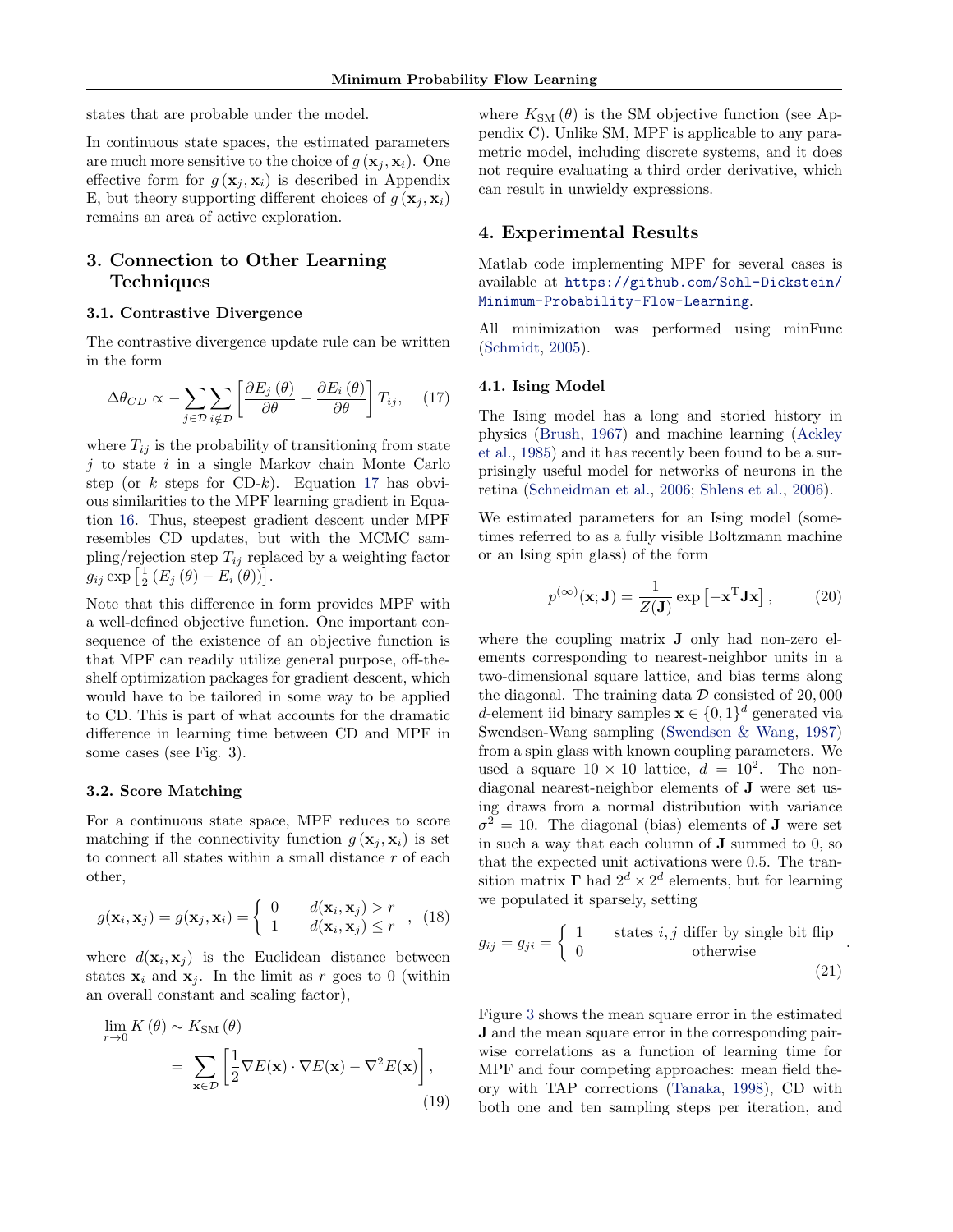<span id="page-5-0"></span>

Figure 3. A demonstration of Minimum Probability Flow (MPF) outperforming existing techniques for parameter recovery in an Ising model. (a) Time evolution of the mean square error in the coupling strengths for 5 methods for the first 60 seconds of learning. Note that mean field theory with second order corrections (MFT+TAP) actually increases the error above random parameter assignments in this case. (b) Mean square error in the coupling strengths for the first 800 seconds of learning. (c) Mean square error in coupling strengths for the entire learning period.  $(d)$ – (f) Mean square error in pairwise correlations for the first 60 seconds of learning, the first 800 seconds of learning, and the entire learning period, respectively. In every comparison above MPF finds a better fit, and for all cases but MFT+TAP does so in a shorter time (see Table 1).

pseudolikelihood. Using MPF, learning took approximately 60 seconds, compared to roughly 800 seconds for pseudolikelihood and upwards of 20, 000 seconds for 1-step and 10-step CD. Note that given sufficient training samples, MPF would converge exactly to the right answer, as learning in the Ising model is convex (see Appendix B), and has its global minimum at the true solution. Table 1 shows the relative performance at convergence in terms of mean square error in recovered weights, mean square error in the resulting model's correlation function, and convergence time. MPF was dramatically faster to converge than any of the other models tested, with the exception of MFT+TAP, which failed to find reasonable parameters. MPF fit the model to the data substantially better than any of the other models.

Table 1. Mean square error in recovered coupling strengths  $(\epsilon_J)$ , mean square error in pairwise correlations  $(\epsilon_{\text{corr}})$  and learning time for MPF versus mean field theory with TAP correction (MFT+TAP), 1-step and 10-step contrastive divergence (CD-1 and CD-10), and pseudolikelihood (PL).

| <b>TECHNIQUE</b> | $\epsilon_I$ | $\epsilon_{\rm corr}$ | TIME<br>(S)  |
|------------------|--------------|-----------------------|--------------|
| MPF              | 0.0172       | 0.0025                | $\sim\!\!60$ |
| $MFT+TAP$        | 7.7704       | 0.0983                | 0.1          |
| $CD-1$           | 0.3196       | 0.0127                | $\sim$ 20000 |
| $CD-10$          | 0.3341       | 0.0123                | $\sim$ 20000 |
| PІ.              | 0.0582       | 0.0036                | $\sim$ 800   |

#### 4.2. Deep Belief Network

As a demonstration of learning on a more complex discrete valued model, we trained a 4 layer deep belief network (DBN) [\(Hinton et al.,](#page-7-0) [2006\)](#page-7-0) on MNIST handwritten digits. A DBN consists of stacked restricted Boltzmann machines (RBMs), such that the hidden layer of one RBM forms the visible layer of the next. Each RBM has the form

$$
p^{(\infty)}(\mathbf{x}_{\text{vis}}, \mathbf{x}_{\text{hid}}; \mathbf{W}) = \frac{\exp\left[\mathbf{x}_{\text{hid}}^T \mathbf{W} \mathbf{x}_{\text{vis}}\right]}{Z(\mathbf{W})},
$$
(22)  

$$
p^{(\infty)}(\mathbf{x}_{\text{vis}}; \mathbf{W}) = \frac{\exp\left[\sum_{k} \log\left(1 + \exp\left[\mathbf{W}_{k} \mathbf{x}_{\text{vis}}\right]\right)\right]}{Z(\mathbf{W})}.
$$
(23)

Sampling-free application of MPF requires analytically marginalizing over the hidden units. RBMs were trained in sequence, starting at the bottom layer, on 10,000 samples from the MNIST postal hand written digits data set. As in the Ising case, the transition matrix  $\Gamma$  was populated so as to connect every state to all states that differed by only a single bit flip (Equation [21\)](#page-4-0). Training was performed by both MPF and single step CD (note that CD turns into full ML learning as the number of steps is increased, and that many step CD would have produced a superior, more computationally expensive, answer).

Confabulations were generated by Gibbs sampling from the top layer RBM, then propagating each sample back down to the pixel layer by way of the conditional distribution  $p^{(\infty)}(\mathbf{x}_{\text{vis}}|\mathbf{x}_{\text{hid}};\mathbf{W}^k)$  for each of the intermediary RBMs, where  $k$  indexes the layer in the stack. 1, 000 sampling steps were taken between each confabulation. As shown in Figure [4,](#page-6-0) MPF learned a good model of handwritten digits.

#### 4.3. Independent Component Analysis

As a demonstration of parameter estimation in continuous state space probabilistic models, we trained the receptive fields  $\mathbf{J} \in R^{K \times K}$  of a K dimensional in-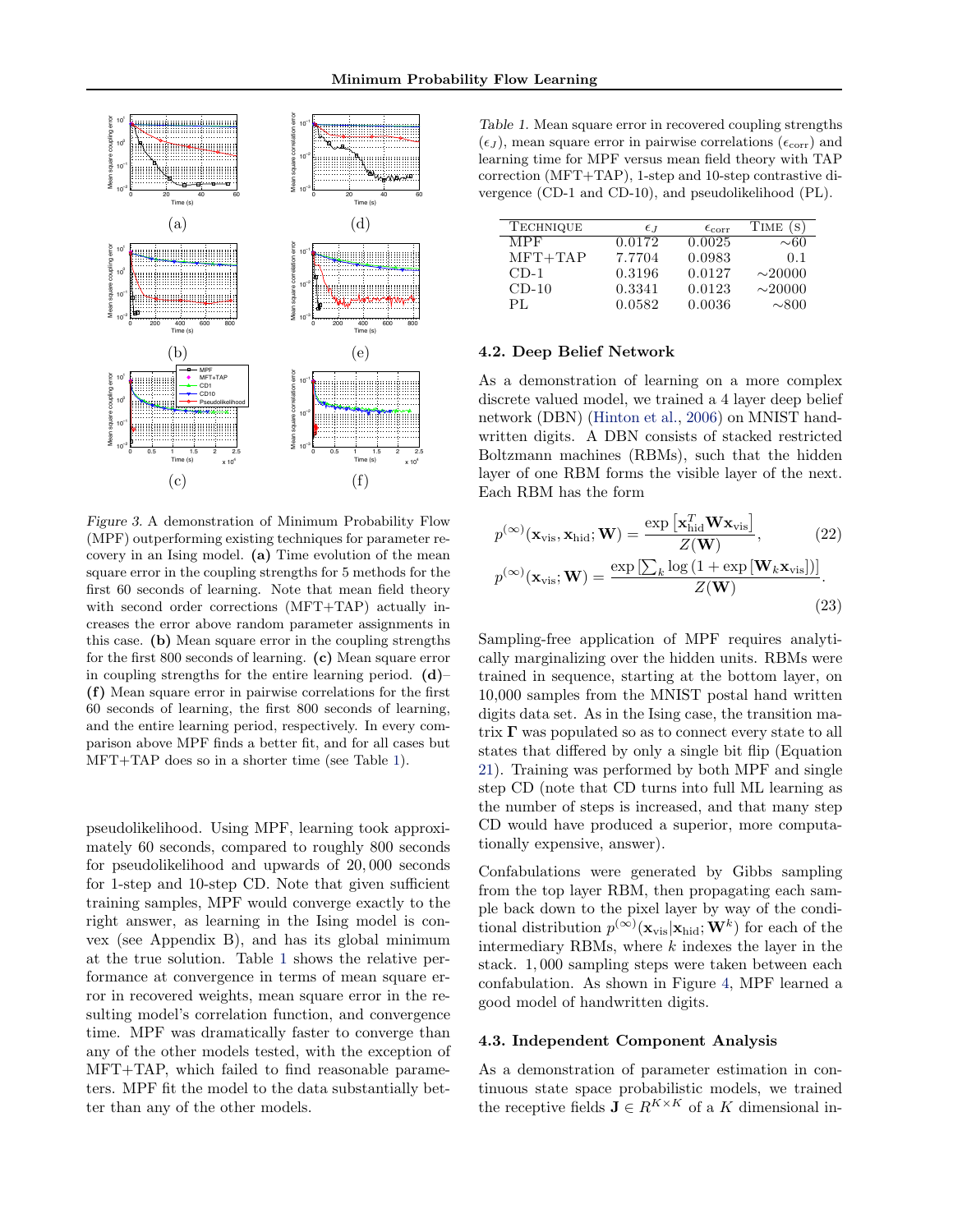<span id="page-6-0"></span>

Figure 4. A deep belief network trained using minimum probability flow learning (MPF).  $(a)$  A four layer deep belief network was trained on the MNIST postal hand written digits dataset by MPF and single step contrastive divergence (CD). (b) Confabulations after training via MPF. A reasonable probabilistic model for handwritten digits has been learned. (c) Confabulations after training via CD. The uneven distribution of digit occurrences suggests that CD-1 has learned a less representative model than MPF.



Figure 5. A continuous state space model fit using minimum probability flow learning (MPF). Learned  $10 \times 10$ pixel independent component analysis receptive fields J trained on natural image patches via  $(a)$  MPF and  $(b)$ maximum likelihood learning (ML). The average log likelihood of the model found by MPF  $(-120.61)$  nats) was nearly identical to that found by ML (−120.33 nats), consistent with the visual similarity of the receptive fields.

dependent component analysis (ICA) [\(Bell AJ,](#page-7-0) [1995\)](#page-7-0) model with a Laplace prior,

$$
p^{(\infty)}(\mathbf{x}; \mathbf{J}) = \frac{e^{-\sum_{k} |\mathbf{J}_k \mathbf{x}|}}{2^K |\mathbf{J}^{-1}|},
$$
 (24)

on 100,000  $10 \times 10$  whitened natural image patches from the van Hateren database [\(Hateren & Schaaf,](#page-7-0) [1998\)](#page-7-0). Since the log likelihood and its gradient can be calculated analytically for ICA, we solved for J via both maximum likelihood learning and MPF, and compared the resulting log likelihoods. Both training techniques were initialized with identical Gaussian noise, and trained on the same data, which accounts for the similarity of individual receptive fields found by the two algorithms. The average log likelihood of the model after parameter estimation via MPF was −120.61 nats, while the average log likelihood after estimation via maximum likelihood was −120.33 nats. The receptive fields resulting from training under both techniques are shown in Figure 5. MPF minimization was performed by alternating steps of updating the connectivity function  $g(\mathbf{x}_i, \mathbf{x}_i)$  using a Hamiltonian dynamics based scheme, and minimizing the objective function in Equation [15](#page-3-0) via LBFGS for fixed  $q(\mathbf{x}_i, \mathbf{x}_i)$ . This is described in more detail in Appendix E.

## 5. Summary

We have presented a novel, general purpose framework, called minimum probability flow learning (MPF), for parameter estimation in probabilistic models that outperforms current techniques in both learning time and accuracy. MPF works for any parametric model without hidden state variables, including those over both continuous and discrete state space systems, and it avoids explicit calculation of the partition function by employing deterministic dynamics in place of the slow sampling required by many existing approaches. Because MPF provides a simple and well-defined objective function, it can be minimized quickly using existing higher order gradient descent techniques. Furthermore, the objective function is convex for models in the exponential family, ensuring that the global minimum can be found with gradient descent in these cases. MPF was inspired by the minimum velocity approach developed by Movellan, and it reduces to that technique as well as to score matching and some forms of contrastive divergence under suitable choices for the dynamics and state space. We hope that this new approach to parameter estimation will enable probabilistic modeling for previously intractable problems.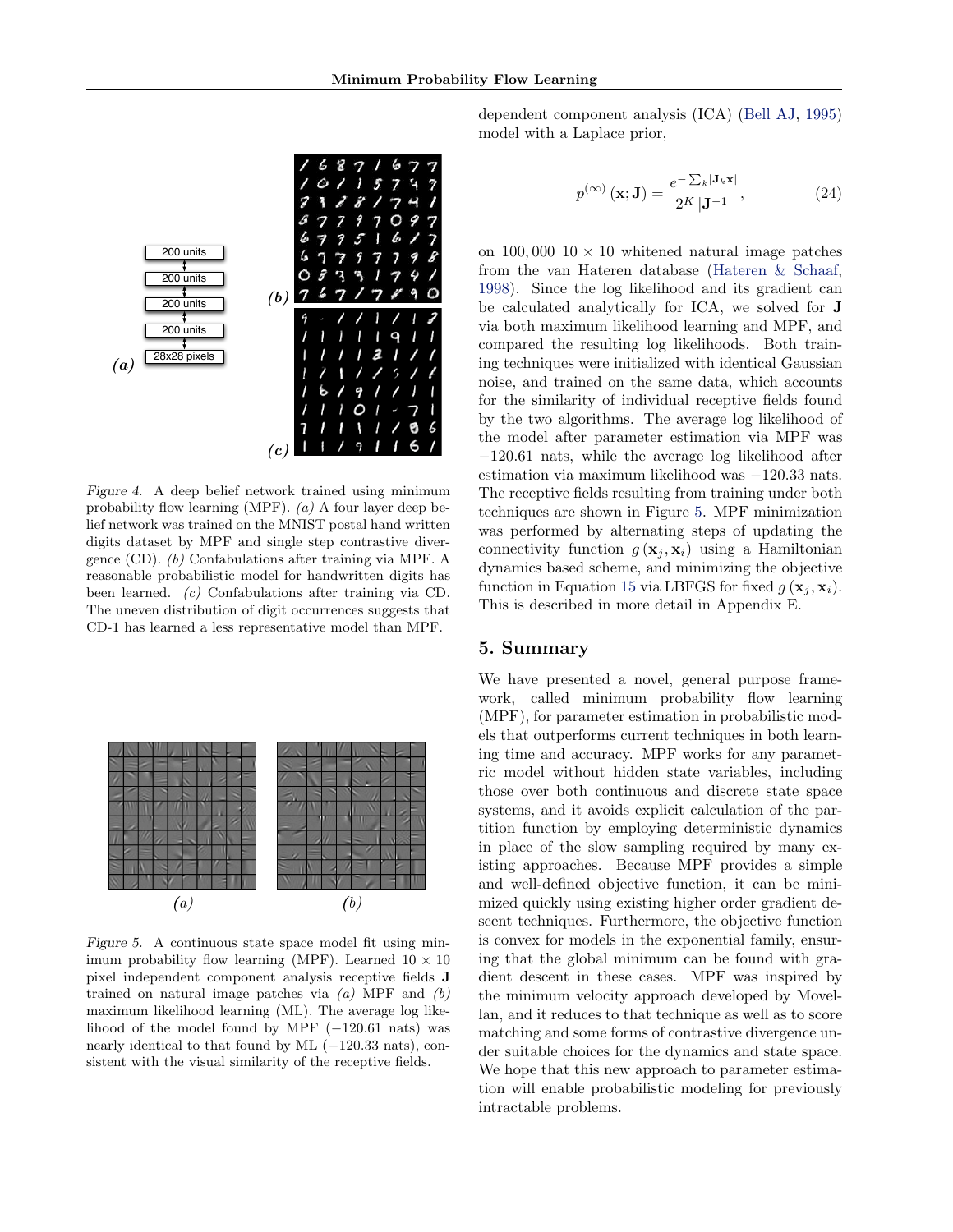#### <span id="page-7-0"></span>**ACKNOWLEDGMENTS**

We would like to thank Javier Movellan, Tamara Broderick, Miroslav Dudík, Gašper Tkačik, Robert E. Schapire, William Bialek for sharing work in progress and data; Ashvin Vishwanath, Jonathon Shlens, Tony Bell, Charles Cadieu, Nicole Carlson, Christopher Hillar, Kilian Koepsell, Bruno Olshausen and the rest of the Redwood Center for many useful discussions; and the James S. Mc-Donnell Foundation (JSD, PB, JSD) and the Canadian Institute for Advanced Research - Neural Computation and Perception Program (JSD) for financial support.

### Appendices Available at <http://redwood.berkeley.edu/jascha/>.

#### References

- Ackley, D H, Hinton, G E, and Sejnowski, T J. A learning algorithm for Boltzmann machines. Cognitive Science, 9 (2):147–169, 1985.
- Bell AJ, Sejnowski TJ. An information-maximization approach to blind separation and blind deconvolution. Neural Computation 1995; vol. 7:1129-1159, 1995.
- Besag, J. Statistical analysis of non-lattice data. The Statistician, 24(3), 179-195, 1975.
- Brush, S G. History of the Lenz-Ising model. Reviews of Modern Physics, 39(4):883–893, Oct 1967.
- Carreira-Perpiñán, M A and Hinton, G E. On contrastive divergence (CD) learning. Technical report, Dept. of Computer Science, University of Toronto, 2004.
- Gutmann, M and Hyvärinen, A. Noise-contrastive estimation: A new estimation principle for unnormalized statistical models. Proc. Int. Conf. on Artificial Intelligence and Statistics (AISTATS2010), 2010.
- Hateren, J. H. van and Schaaf, A. van der. Independent component filters of natural images compared with simple cells in primary visual cortex. Proceedings: Biological Sciences, 265(1394):359–366, Mar 1998.
- Haykin, S. Neural networks and learning machines; 3rd edition. Prentice Hall, 2008.
- Hinton, Geoffrey E, Osindero, Simon, and Teh, Yee-Whye. A fast learning algorithm for deep belief nets. Neural Computation, 18(7):1527–1554, Jul 2006. doi: 10.1162/ neco.2006.18.7.1527.
- Hyvärinen, A. Estimation of non-normalized statistical models using score matching. Journal of Machine Learning Research, 6:695–709, 2005.
- Hyvärinen, A. Connections between score matching, contrastive divergence, and pseudolikelihood for continuousvalued variables. IEEE Transactions on Neural Networks, Jan 2007.
- Jaakkola, T and Jordan, M. A variational approach to Bayesian logistic regression models and their extensions. Proceedings of the Sixth International Workshop on Artificial Intelligence and Statistics, Jan 1997.
- Kappen, H and Rodríguez, F. Mean field approach to learning in Boltzmann machines. Pattern Recognition Letters, Jan 1997.
- Lyu, S. Interpretation and generalization of score matching. The proceedings of the 25th conference on uncerrtainty in artificial intelligence (UAI\*90), 2009.
- Lyu, S. Personal communication. 2011.
- MacKay, D. Failures of the one-step learning algorithm. Failures of the one-step learning algorithm, Jan 2001.
- Macke, J and Gerwinn, S. Personal communication. 2009.
- Movellan, J R. A minimum velocity approach to learning. unpublished draft, Jan 2008a.
- Movellan, J R. Contrastive divergence in gaussian diffusions. Neural Computation, 20(9):2238–2252, 2008b.
- Movellan, J R and McClelland, J L. Learning continuous probability distributions with symmetric diffusion networks. Cognitive Science, 17:463–496, 1993.
- Pathria, R. Statistical Mechanics. Butterworth Heinemann, Jan 1972.
- Schmidt, M. minfunc. http://www.cs.ubc.ca/ schmidtm/Software/minFunc.html, 2005.
- Schneidman, E, 2nd, M J Berry, Segev, R, and Bialek, W. Weak pairwise correlations imply strongly correlated network states in a neural population. Nature, 440(7087):1007–12, 2006.
- Shlens, J, Field, G D, Gauthier, J L, Grivich, M I, Petrusca, D, Sher, A, Litke, A M, and Chichilnisky, E J. The structure of multi-neuron firing patterns in primate retina. J. Neurosci., 26(32):8254–66, 2006.
- Sohl-Dickstein, J and Olshausen, B. A spatial derivation of score matching. Redwood Center Technical Report, 2009.
- Swendsen, R.H. and Wang, J.S. Nonuniversal critical dynamics in Monte Carlo simulations. Physical Review Letters, 58(2):86–88, 1987. ISSN 1079-7114.
- Tanaka, T. Mean-field theory of Boltzmann machine learning. Physical Review Letters E, Jan 1998.
- Welling, M and Hinton, G. A new learning algorithm for mean field Boltzmann machines. Lecture Notes in Computer Science, Jan 2002.
- Yuille, A. The convergence of contrastive divergences. Department of Statistics, UCLA. Department of Statistics Papers., 2005.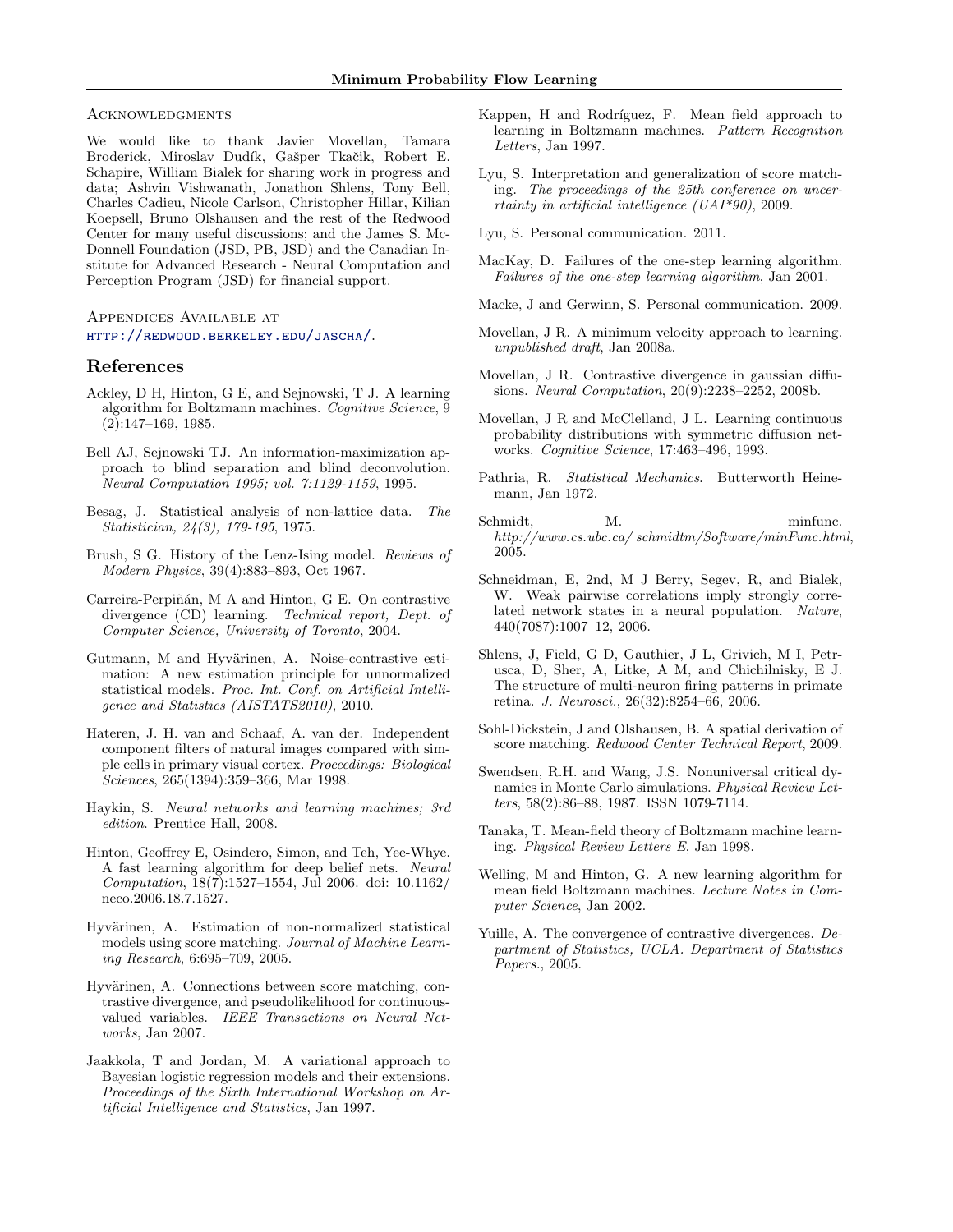# Minimum Probability Flow Learning APPENDICES

## A Taylor Expansion of KL Divergence

$$
K(\theta) \approx D_{KL} \left( \mathbf{p}^{(\mathbf{0})} || \mathbf{p}^{(\mathbf{t})}(\theta) \right) \Big|_{t=0}
$$
  
+  $\epsilon \frac{\partial D_{KL} (\mathbf{p}^{(\mathbf{0})} || \mathbf{p}^{(\mathbf{t})}(\theta))}{\partial t} \Big|_{t=0}$  (A-1)

$$
= 0 + \epsilon \frac{\partial D_{KL}(\mathbf{p}^{(0)}||\mathbf{p}^{(t)}(\theta))}{\partial t}\Big|_{t=0}
$$
 (A-2)

$$
= \epsilon \frac{\partial}{\partial t} \left( \sum_{i \in \mathcal{D}} p_i^{(0)} \log \frac{p_i^{(0)}}{p_i^{(t)}} \right) \Big|_0 \tag{A-3}
$$

$$
= -\epsilon \sum_{i \in \mathcal{D}} \frac{p_i^{(0)}}{p_i^{(0)}} \frac{\partial p_i^{(t)}}{\partial t} \Big|_0 \tag{A-4}
$$

$$
= -\epsilon \sum_{i \in \mathcal{D}} \frac{\partial p_i^{(t)}}{\partial t} \Big|_0 \tag{A-5}
$$

$$
= -\epsilon \left( \frac{\partial}{\partial t} \sum_{i \in \mathcal{D}} p_i^{(t)} \right) \Big|_0 \tag{A-6}
$$

$$
= -\epsilon \left. \frac{\partial}{\partial t} \left( 1 - \sum_{i \notin \mathcal{D}} p_i^{(t)} \right) \right|_0 \tag{A-7}
$$

$$
= \epsilon \sum_{i \notin \mathcal{D}} \frac{\partial p_i^{(t)}}{\partial t} \Big|_0 \tag{A-8}
$$

$$
= \epsilon \sum_{i \notin \mathcal{D}} \sum_{j \in \mathcal{D}} \Gamma_{ij} p_j^{(0)} \tag{A-9}
$$

$$
= \frac{\epsilon}{|\mathcal{D}|} \sum_{i \notin \mathcal{D}} \sum_{j \in \mathcal{D}} \Gamma_{ij}, \tag{A-10}
$$

where we used the fact that  $\sum_{i \in \mathcal{D}} p_i^{(t)} + \sum_{i \notin \mathcal{D}} p_i^{(t)} = 1$ . This implies that the rate of growth of the KL divergence at time  $t = 0$  equals the total initial flow of probability from states with data into states without.

## B Convexity

As observed by Macke and Gerwinn (Macke & Gerwin, 2009), the MPF objective function is convex for models in the exponential family.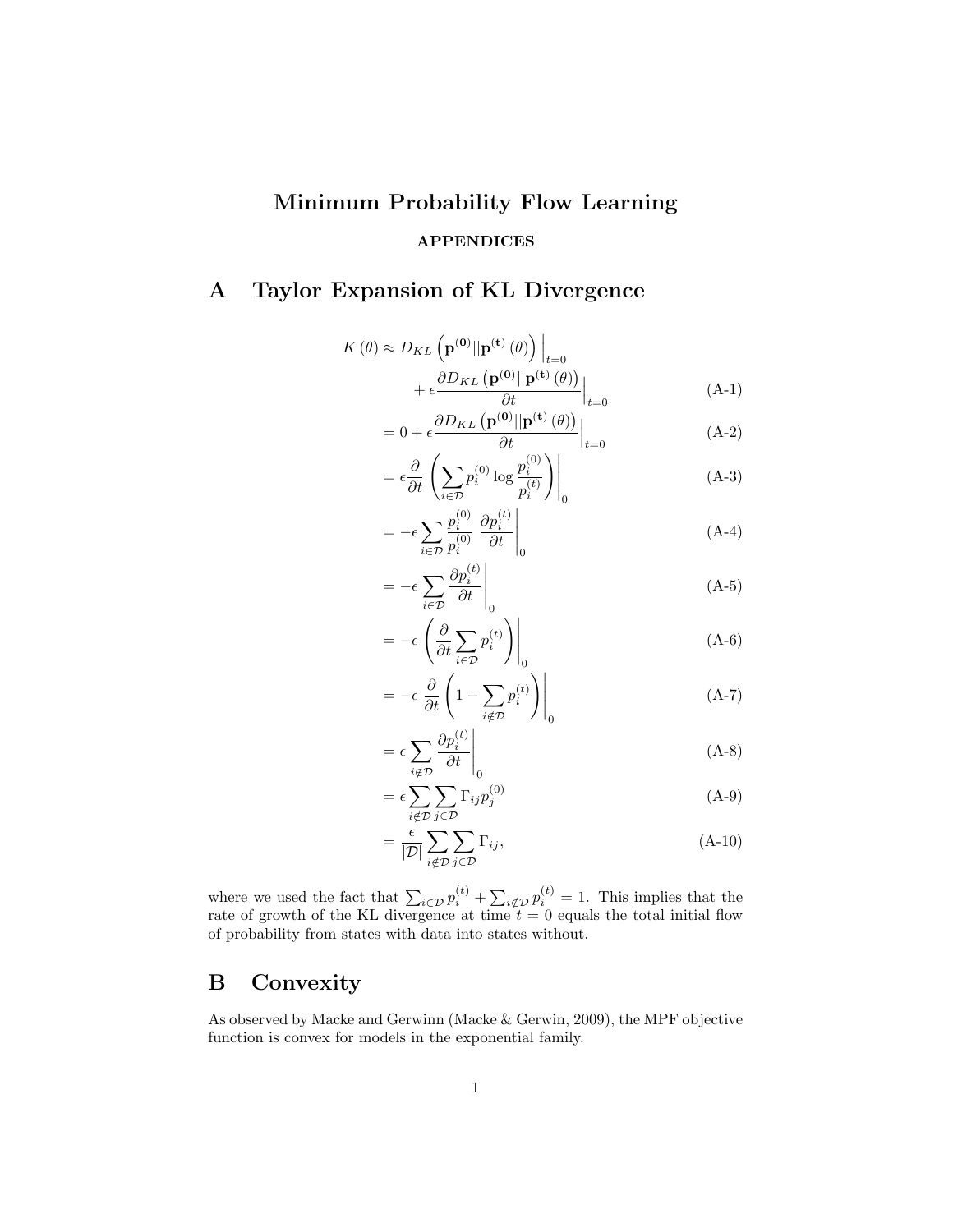We wish to minimize

$$
K = \sum_{i \in D} \sum_{j \in D^C} \Gamma_{ji} p_i^{(0)}.
$$
 (B-1)

 $K$  has derivative

$$
\frac{\partial K}{\partial \theta_m} = \sum_{i \in D} \sum_{j \in D^c} \left( \frac{\partial \Gamma_{ij}}{\partial \theta_m} \right) p_i^{(0)} \tag{B-2}
$$

$$
= \frac{1}{2} \sum_{i \in D} \sum_{j \in D^c} \Gamma_{ij} \left( \frac{\partial E_j}{\partial \theta_m} - \frac{\partial E_i}{\partial \theta_m} \right) p_i^{(0)}, \tag{B-3}
$$

and Hessian

$$
\frac{\partial^2 K}{\partial \theta_m \partial \theta_n} = \frac{1}{4} \sum_{i \in D} \sum_{j \in D^c} \Gamma_{ij} \left( \frac{\partial E_j}{\partial \theta_m} - \frac{\partial E_i}{\partial \theta_m} \right) \left( \frac{\partial E_j}{\partial \theta_n} - \frac{\partial E_i}{\partial \theta_n} \right) p_i^{(0)} + \frac{1}{2} \sum_{i \in D} \sum_{j \in D^c} \Gamma_{ij} \left( \frac{\partial^2 E_j}{\partial \theta_m \partial \theta_n} - \frac{\partial^2 E_i}{\partial \theta_m \partial \theta_n} \right) p_i^{(0)}.
$$
 (B-4)

The first term is a weighted sum of outer products, with non-negative weights  $\frac{1}{4}\Gamma_{ij}p_i^{(0)}$ , and is thus positive semidefinite. The second term is 0 for models in the exponential family (those with energy functions linear in their parameters).

Parameter estimation for models in the exponential family is therefore convex using minimum probability flow learning.

## C Score matching

Score matching, developed by Aapo Hyvärinen  $[Hv\sigma(2005)]$ , is a method that learns parameters in a probabilistic model using only derivatives of the energy function evaluated over the data distribution (see Equation (C-5)). This sidesteps the need to explicitly sample or integrate over the model distribution. In score matching one minimizes the expected square distance of the score function with respect to spatial coordinates given by the data distribution from the similar score function given by the model distribution. A number of connections have been made between score matching and other learning techniques [Hyvärinen(2007a), Sohl-Dickstein & Olshausen(2009)Sohl-Dickstein and Olshausen, Movellan(2008), Lyu(2009)]. Here we show that in the correct limit, MPF also reduces to score matching.

For a d-dimensional, continuous state space, we can write the MPF objective function as

$$
K_{\text{MPF}} = \frac{1}{N} \sum_{x \in \mathcal{D}} \int \mathrm{d}^d y \, \Gamma(y, x)
$$
  
= 
$$
\frac{1}{N} \sum_{x \in \mathcal{D}} \int \mathrm{d}^d y \, g(y, x) e^{(E(y|\theta) - E(x|\theta))},
$$
 (C-1)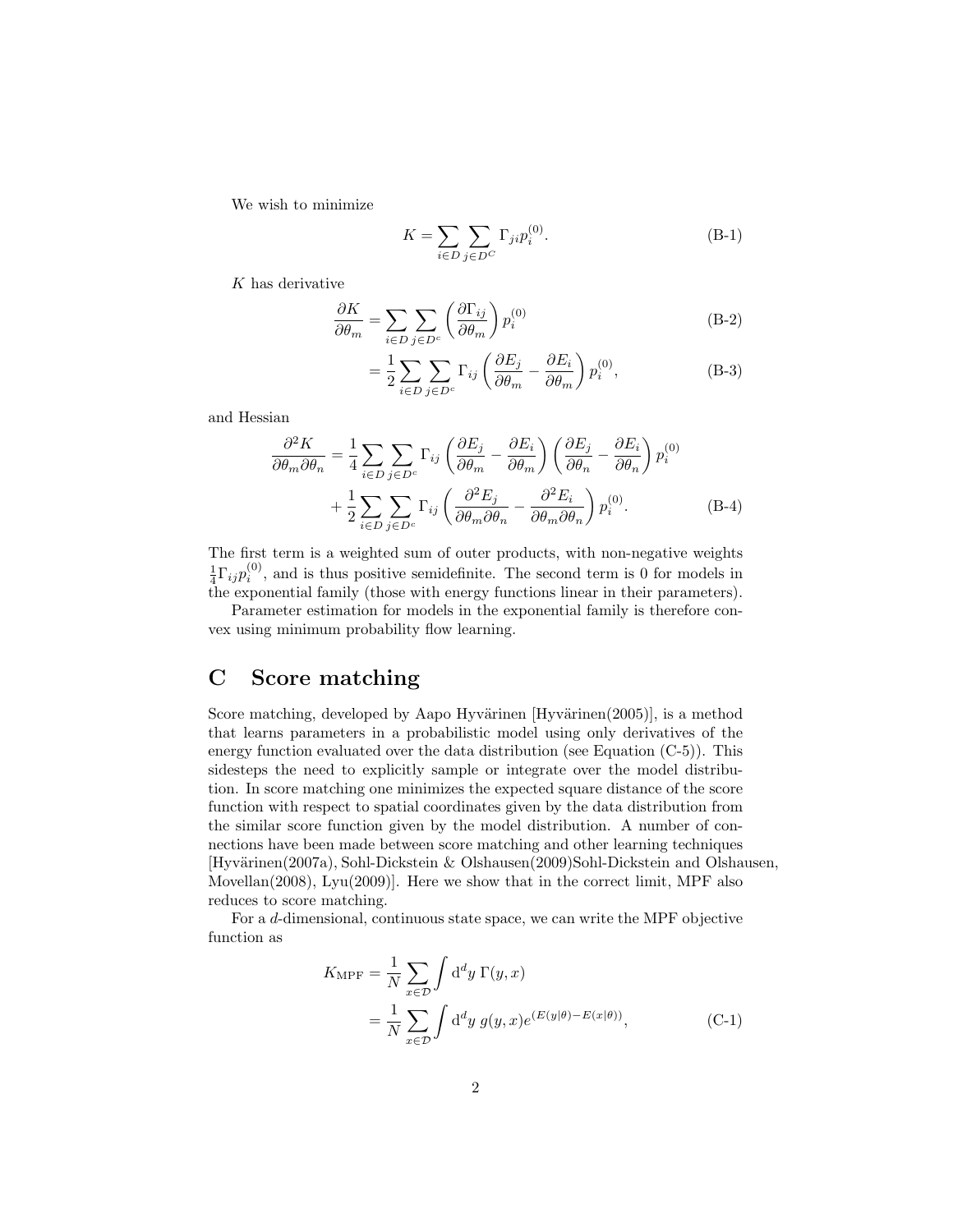where the sum  $\sum_{x \in \mathcal{D}}$  is over all data samples, and N is the number of samples in the data set  $D$ . Now we assume that transitions are only allowed from states x to states y that are within a hypercube of side length  $\epsilon$  centered around x in state space. (The master equation will reduce to Gaussian diffusion as  $\epsilon \to 0$ .) Thus, the function  $g(y, x)$  will equal 1 when y is within the x-centered cube (or x within the y-centered cube) and 0 otherwise. Calling this cube  $C_{\epsilon}$ , and writing  $y = x + \alpha$  with  $\alpha \in C_{\epsilon}$ , we have

$$
K_{\text{MPF}} = \frac{1}{N} \sum_{x \in \mathcal{D}} \int_{C_{\epsilon}} d^d \alpha \ e^{(E(x + \alpha | \theta) - E(x | \theta))}.
$$
 (C-2)

If we Taylor expand in  $\alpha$  to second order and ignore cubic and higher terms, we get

$$
K_{\text{MPF}} \approx \frac{1}{N} \sum_{x \in \mathcal{D}} \int_{C_{\epsilon}} d^d \alpha (1)
$$
  

$$
- \frac{1}{N} \sum_{x \in \mathcal{D}} \int_{C_{\epsilon}} d^d \alpha \frac{1}{2} \sum_{i=1}^d \alpha_i \nabla_{x_i} E(x | \theta)
$$
  

$$
+ \frac{1}{N} \sum_{x \in \mathcal{D}} \int_{C_{\epsilon}} d^d \alpha \frac{1}{4} \left( \frac{1}{2} \left[ \sum_{i=1}^d \alpha_i \nabla_{x_i} E(x | \theta) \right]^2
$$
  

$$
- \sum_{i,j=1}^d \alpha_i \alpha_j \nabla_{x_i} \nabla_{x_j} E(x | \theta) \right).
$$
 (C-3)

This reduces to

$$
K_{\text{MPF}} \approx \frac{1}{N} \sum_{x \in \mathcal{D}} \left[ \epsilon^d + \frac{1}{4} \left( \frac{1}{2} \frac{2}{3} \epsilon^{d+2} \sum_{i=1}^d \left[ \nabla_{x_i} E(x|\theta) \right]^2 - \frac{2}{3} \epsilon^{d+2} \sum_{i=1}^d \nabla_{x_i}^2 E(x|\theta) \right) \right], \tag{C-4}
$$

which, removing a constant offset and scaling factor, is exactly equal to the score matching objective function,

$$
K_{\text{MPF}} \sim \frac{1}{N} \sum_{x \in \mathcal{D}} \left[ \frac{1}{2} \nabla E(x|\theta) \cdot \nabla E(x|\theta) - \nabla^2 E(x|\theta) \right] \tag{C-5}
$$

$$
=K_{\rm SM}.\tag{C-6}
$$

Score matching is thus equivalent to MPF when the connectivity function  $g(y, x)$ is non-zero only for states infinitesimally close to each other. It should be noted that the score matching estimator has a closed-form solution when the model distribution belongs to the exponential family  $[Hyvärinen(2007b)]$ , so the same can be said for MPF in this limit.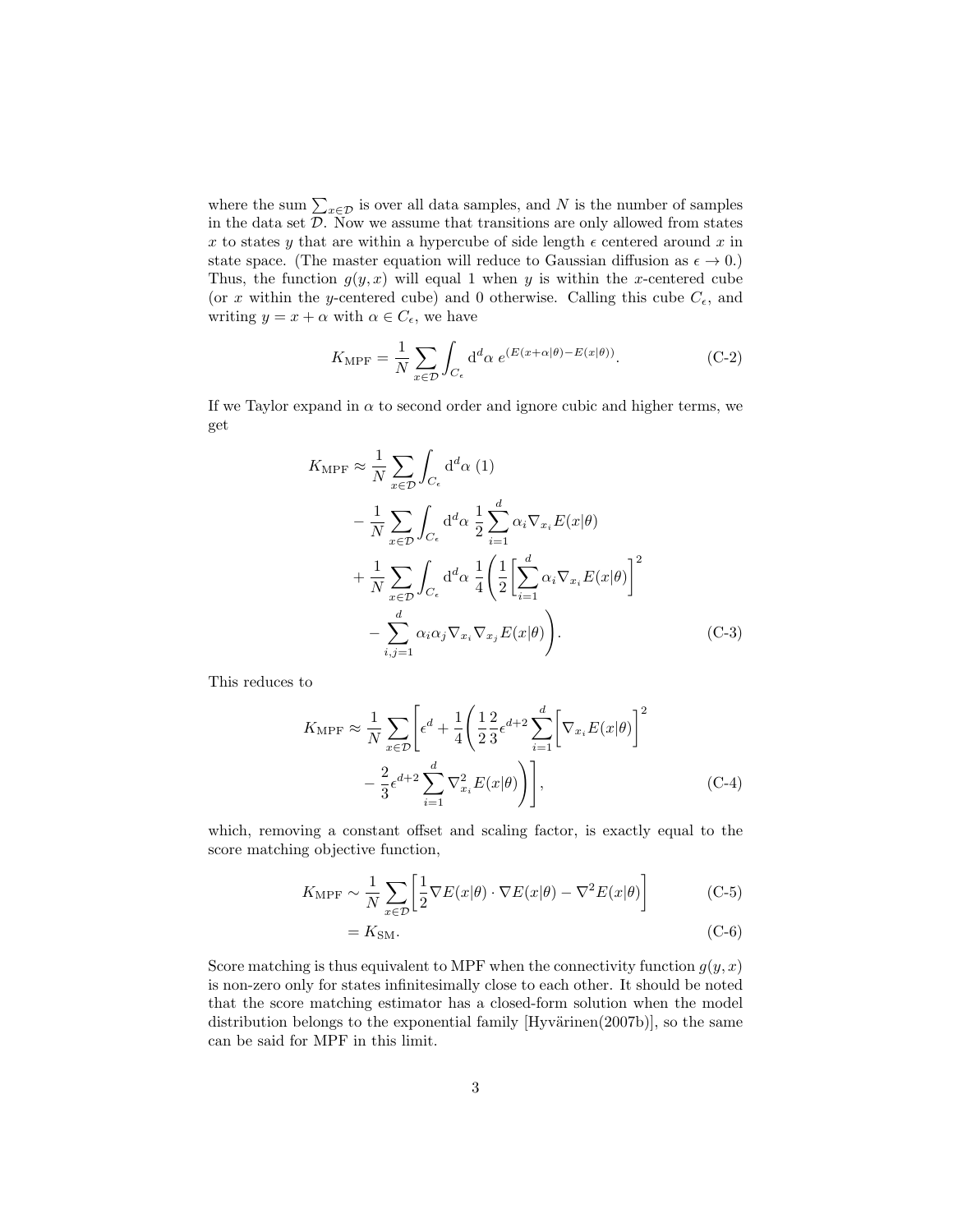## D Sampling the connectivity function  $\Gamma_{ij}$

Here we extend MPF to allow the connectivity function  $\Gamma_{ij}$  to be sampled rather than set via a deterministic scheme. Since  $\Gamma$  is now sampled, we modify detailed balance to demand that, averaging over the choices for Γ, the net flow between pairs of states is 0,

$$
\left\langle \Gamma_{ji} \ p_i^{(\infty)}(\theta) \right\rangle = \left\langle \Gamma_{ij} \ p_j^{(\infty)}(\theta) \right\rangle \tag{D-1}
$$

$$
\langle \Gamma_{ji} \rangle \ p_i^{(\infty)} (\theta) = \langle \Gamma_{ij} \rangle \ p_j^{(\infty)} (\theta), \qquad (D-2)
$$

where the ensemble average is over the connectivity scheme for Γ. We describe the connectivity scheme via a proposal distribution  $g_{ij}$ , such that the probability of there being a connection from state j to state i at any given moment is  $g_{ij}$ . We also introduce a function  $F_{ij}$ , which provides the value  $\Gamma_{ij}$  takes on when a connection occurs from  $j$  to  $i$ . That is, it is the probability flow rate when flow occurs -

$$
\langle \Gamma_{ij} \rangle = g_{ij} F_{ij}.
$$
 (D-3)

Detailed balance now becomes

$$
g_{ji}F_{ji} p_i^{(\infty)}(\theta) = g_{ij}F_{ij} p_j^{(\infty)}(\theta).
$$
 (D-4)

Solving for  $\bf{F}$  we find

$$
\frac{F_{ij}}{F_{ji}} = \frac{g_{ji}}{g_{ij}} \frac{p_i^{(\infty)}(\theta)}{p_j^{(\infty)}(\theta)} = \frac{g_{ji}}{g_{ij}} \exp\left[E_j(\theta) - E_i(\theta)\right].
$$
\n(D-5)

F is underconstrained by the above equation. Motivated by symmetry, we choose as the form for the (non-zero, non-diagonal) entries in F

$$
F_{ij} = \left(\frac{g_{ji}}{g_{ij}}\right)^{\frac{1}{2}} \exp\left[\frac{1}{2}\left(E_j\left(\theta\right) - E_i\left(\theta\right)\right)\right].
$$
 (D-6)

Γ is now populated as

$$
r_{ij} \sim \text{rand }[0,1) \tag{D-7}
$$

$$
\Gamma_{ij} = \begin{cases}\n-\sum_{k \neq i} \Gamma_{ki} & i = j \\
F_{ij} & r_{ij} < g_{ij} \text{ and } i \neq j \\
0 & r_{ij} \ge g_{ij} \text{ and } i \neq j\n\end{cases} .
$$
\n(D-8)

Similarly, its average value can be written as

$$
\langle \Gamma_{ij} \rangle = g_{ij} \left( \frac{g_{ji}}{g_{ij}} \right)^{\frac{1}{2}} \exp \left[ \frac{1}{2} \left( E_j \left( \theta \right) - E_i \left( \theta \right) \right) \right]
$$
 (D-9)

$$
= (g_{ij}g_{ji})^{\frac{1}{2}} \exp\left[\frac{1}{2}\left(E_j\left(\theta\right) - E_i\left(\theta\right)\right)\right]. \tag{D-10}
$$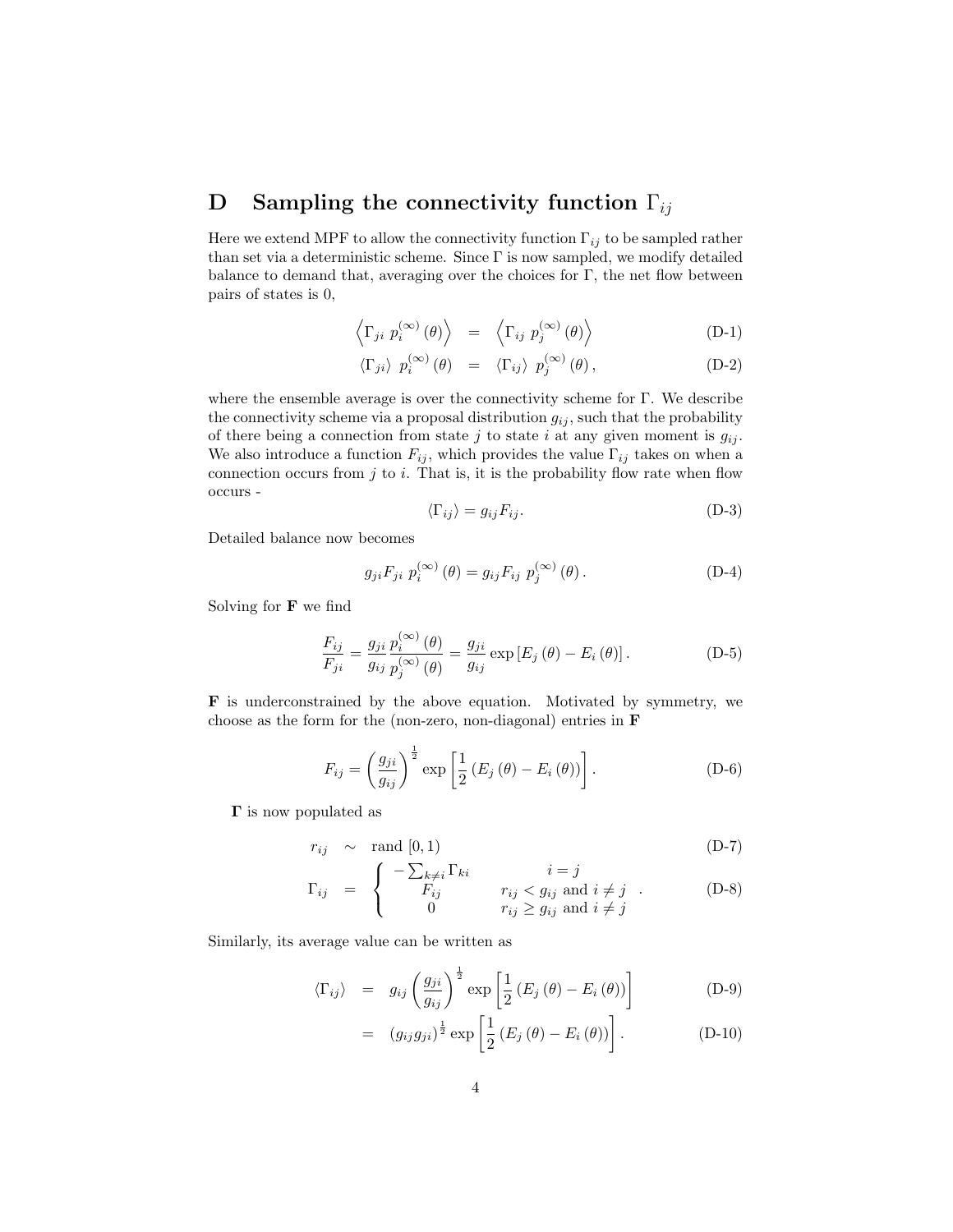So, we can use any connectivity scheme g in learning. We just need to scale the non-zero, non-diagonal entries in  $\Gamma$  by  $\left(\frac{g_{ji}}{g_{ij}}\right)^{\frac{1}{2}}$  so as to compensate for the biases introduced by the connectivity scheme.

The full MPF objective function in this case is

$$
K = \sum_{j \in \mathcal{D}} \sum_{i \notin \mathcal{D}} g_{ij} \left( \frac{g_{ji}}{g_{ij}} \right)^{\frac{1}{2}} \exp \left[ \frac{1}{2} \left( E_j - E_i \right) \right]
$$
 (D-11)

where the inner sum is found by averaging over samples from  $g_{ij}$ .

## E Continuous state space learning with the connectivity function set via Hamiltonian Monte Carlo

Choosing the connectivity matrix  $g_{ij}$  for Minimum Probability Flow Learning is relatively straightforward in systems with binary or discrete state spaces. Nearly any nearest neighbor style scheme seems to work quite well. In continuous state spaces  $\mathbf{q} \in \mathbb{R}^d$  however, connectivity functions  $g(\mathbf{q}_i, \mathbf{q}_j)$  based on nearest neighbors prove insufficient. For instance, if the non-zero entries in  $g(\mathbf{q}_i, \mathbf{q}_j)$ are drawn from an isotropic Gaussian centered on  $q_i$ , then several hundred non-zero  $g(\mathbf{q}_i, \mathbf{q}_j)$  are required for every value of  $\mathbf{q}_j$  in order to achieve effective parameter estimation in some fairly standard problems, such as receptive field estimation in Independent Component Analysis [Bell AJ(1995)].

Qualitatively, we desire to connect every data state  $q_i \in \mathcal{D}$  to the non data states  $q_i$  which will be most informative for learning. The most informative states are those which have high probability under the model distribution  $p^{(\infty)}(\mathbf{q})$ . We therefore propose to populate  $g(\mathbf{q}_i, \mathbf{q}_j)$  using a Markov transition function for the model distribution. Borrowing techniques from Hamiltonian Monte Carlo [Neal(2010)] we use Hamiltonian dynamics in our transition function, so as to effectively explore the state space.

### E.1 Extending the state space

In order to implement Hamiltonian dynamics, we first extend the state space to include auxiliary momentum variables.

The initial data and model distributions are  $p^{(0)}(\mathbf{q})$  and

$$
p^{(\infty)}(\mathbf{q};\theta) = \frac{\exp(-E(\mathbf{q};\theta))}{Z(\theta)}.
$$
 (E-1)

with state space  $\mathbf{q} \in \mathbb{R}^d$ . We introduce auxiliary momentum variables  $\mathbf{v} \in \mathbb{R}^d$  for each state variable q, and call the extended state space including the momentum variables  $\mathbf{x} = {\mathbf{q}, \mathbf{v}}$ . The momentum variables are given an isotropic gaussian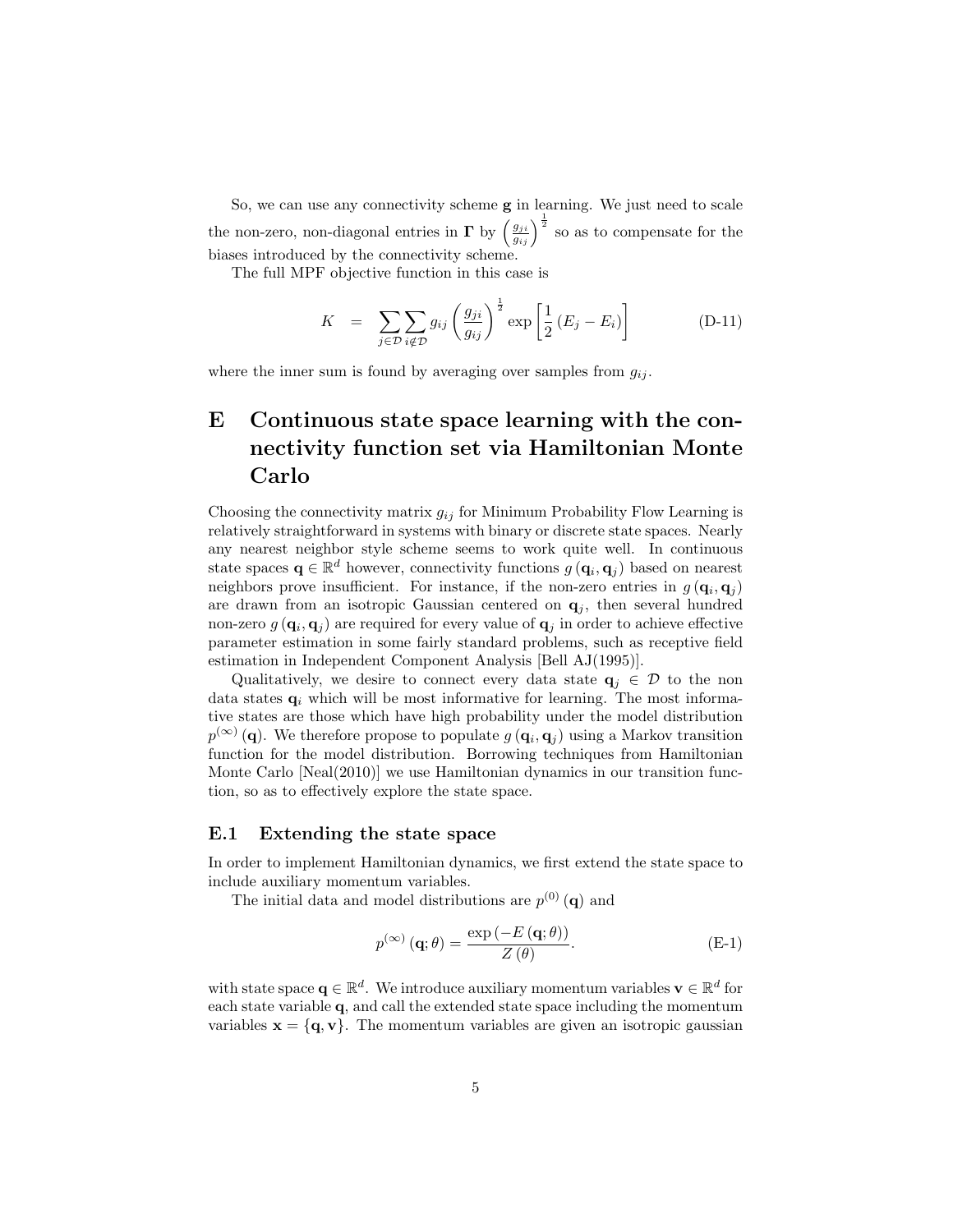distribution,

$$
p(\mathbf{v}) = \frac{\exp\left(-\frac{1}{2}\mathbf{v}^T\mathbf{v}\right)}{\sqrt{2\pi}},
$$
\n(E-2)

and the extended data and model distributions become

$$
p^{(0)}\left(\mathbf{x}\right) = p^{(0)}\left(\mathbf{q}\right)p\left(\mathbf{v}\right) \tag{E-3}
$$

$$
=p^{(0)}\left(\mathbf{q}\right)\frac{\exp\left(-\frac{1}{2}\mathbf{v}^{T}\mathbf{v}\right)}{\sqrt{2\pi}}\tag{E-4}
$$

$$
p^{(\infty)}(\mathbf{x};\theta) = p^{(\infty)}(\mathbf{q};\theta) p(\mathbf{v})
$$
 (E-5)

$$
= \frac{\exp\left(-E\left(\mathbf{q};\theta\right)\right)}{Z\left(\theta\right)} \frac{\exp\left(-\frac{1}{2}\mathbf{v}^T\mathbf{v}\right)}{\sqrt{2\pi}} \tag{E-6}
$$

$$
=\frac{\exp\left(-H\left(\mathbf{x};\theta\right)\right)}{Z\left(\theta\right)\sqrt{2\pi}}\tag{E-7}
$$

$$
H(\mathbf{x};\theta) = E(\mathbf{q};\theta) + \frac{1}{2}\mathbf{v}^T\mathbf{v}.
$$
 (E-8)

The initial (data) distribution over the joint space  $x$  can be realized by drawing a momentum v from a uniform Gaussian distribution for every observation q in the dataset D.

## E.2 Defining the connectivity function  $g(\mathbf{x}_i, \mathbf{x}_j)$

We connect every state  $x_j$  to all states which satisfy one of the following 2 criteria,

- 1. All states which share the same position  $q_j$ , with a quadratic falloff in  $g(\mathbf{x}_i, \mathbf{x}_j)$  with the momentum difference  $\mathbf{v}_i - \mathbf{v}_j$ .
- 2. The state which is reached by simulating Hamiltonian dynamics for a fixed time t on the system described by  $H(\mathbf{x}; \theta_H)$ , and then negating the momentum. Note that the parameter vector  $\theta_H$  is used only for the Hamiltonian dynamics.

More formally,

$$
g(\mathbf{x}_{i}, \mathbf{x}_{j}) = \delta (\mathbf{q}_{i} - \mathbf{q}_{j}) \exp \left(-\|\mathbf{v}_{i} - \mathbf{v}_{j}\|_{2}^{2}\right) + \delta (\mathbf{x}_{i} - \text{HAM}(\mathbf{x}_{j}; \theta_{H}))
$$
(E-9)

where if  $\mathbf{x}' = \text{HAM}(\mathbf{x}; \theta_H)$ , then  $\mathbf{x}'$  is the state that results from integrating Hamiltonian dynamics for a time  $t$  and then negating the momentum. Because of the momentum negation,  $\mathbf{x} = \text{HAM}(\mathbf{x}'; \theta_H)$ , and  $g(\mathbf{x}_i, \mathbf{x}_j) = g(\mathbf{x}_j, \mathbf{x}_i)$ .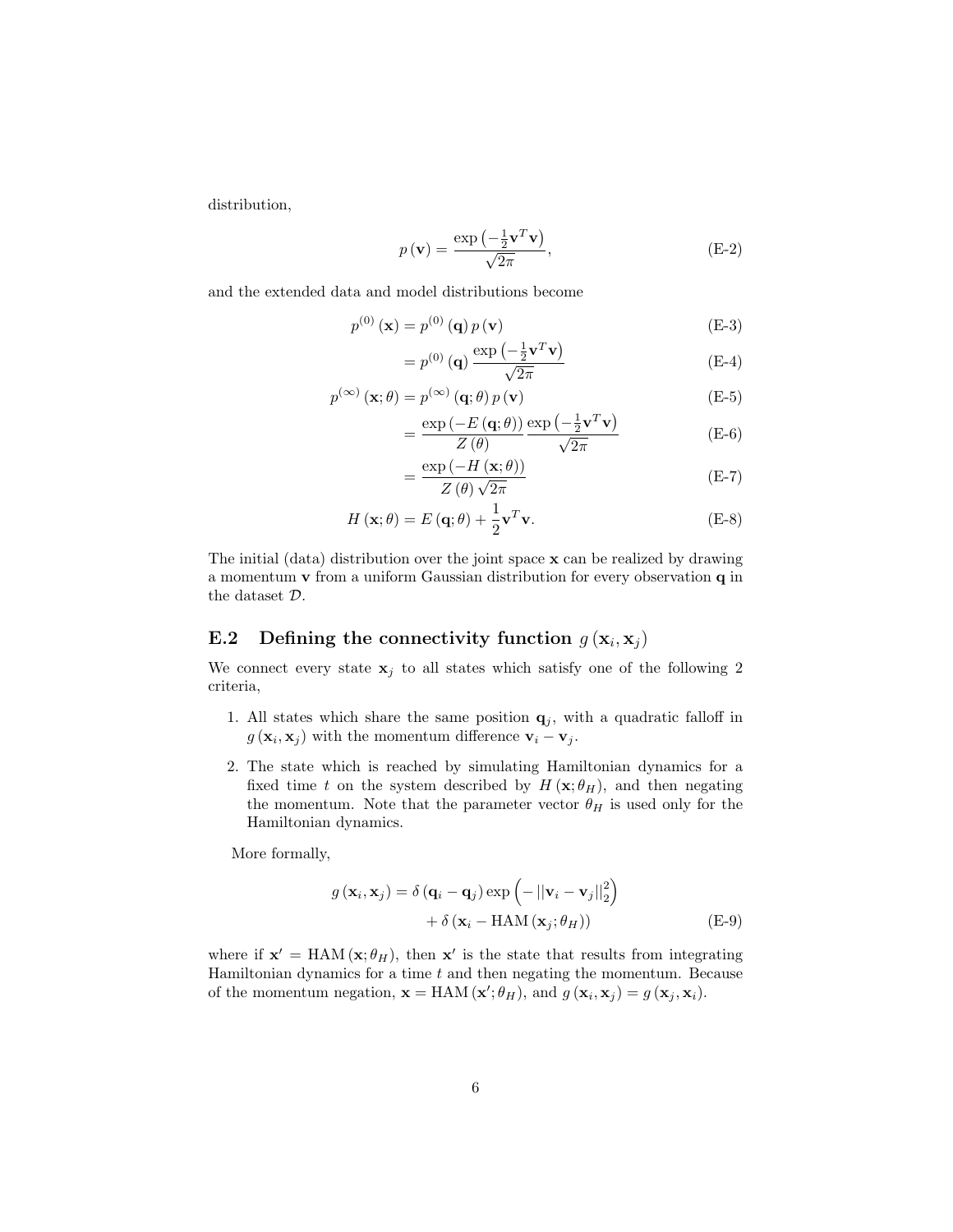## E.3 Discretizing Hamiltonian dynamics

It is generally impossible to exactly simulate the Hamiltonian dynamics for the system described by  $H(\mathbf{x}; \theta_H)$ . However, if HAM  $(\mathbf{x}; \theta_H)$  is set to simulate Hamiltonian dynamics via a series of leapfrog steps, it retains the important properties of reversibility and phase space volume conservation, and can be used in the connectivity function  $g(\mathbf{x}_i, \mathbf{x}_j)$  in Equation E-9. In practice, therefore, HAM  $(\mathbf{x}; \theta_H)$  involves the simulation of Hamiltonian dynamics by a series of leapfrog steps.

## E.4 MPF objective function

The MPF objective function for continuous state spaces and a list of observations  $\mathcal{D}$  is

$$
K(\theta; \mathcal{D}, \theta_H) = \sum_{\mathbf{x}_j \in \mathcal{D}} \int g(\mathbf{x}_i, \mathbf{x}_j)
$$

$$
\exp\left(\frac{1}{2} \left[ H(\mathbf{x}_j; \theta) - H(\mathbf{x}_i; \theta) \right] \right) d\mathbf{x}_i.
$$
(E-10)

For the connectivity function  $g(\mathbf{x}_i, \mathbf{x}_j)$  given in Section E.2, this reduces to

$$
K(\theta; \mathcal{D}, \theta_H) =
$$
\n
$$
\sum_{\mathbf{x}_j \in \mathcal{D}} \int \exp\left(-\left\|\mathbf{v}_i - \mathbf{v}_j\right\|_2^2\right)
$$
\n
$$
\exp\left(\frac{1}{2}\left[\frac{1}{2}\mathbf{v}_j^T\mathbf{v}_j - -\frac{1}{2}\mathbf{v}_i^T\mathbf{v}_i\right]\right) d\mathbf{v}_i
$$
\n
$$
+ \sum_{\mathbf{x}_j \in \mathcal{D}} \exp\left(\frac{1}{2}\left[H\left(\mathbf{x}_j; \theta\right) - H\left(\text{HAM}\left(\mathbf{x}_j; \theta_H\right); \theta\right)\right]\right). \tag{E-11}
$$

Note that the first term does not depend on the parameters  $\theta$ , and is thus just a constant offset which can be ignored during optimization. Therefore, we can say

$$
K(\theta; \mathcal{D}, \theta_H) \sim \sum_{\mathbf{x}_j \in \mathcal{D}} \exp\left(\frac{1}{2} \left[ H\left(\mathbf{x}_j; \theta\right) - H\left(\text{HAM}\left(\mathbf{x}_j; \theta_H\right); \theta\right) \right] \right). \tag{E-12}
$$

Parameter estimation is performed by finding the parameter vector  $\hat{\theta}$  which minimizes the objective function  $K(\theta; \mathcal{D}, \theta_H)$ ,

$$
\hat{\theta} = \underset{\theta}{\operatorname{argmin}} K(\theta; \mathcal{D}, \theta_H). \tag{E-13}
$$